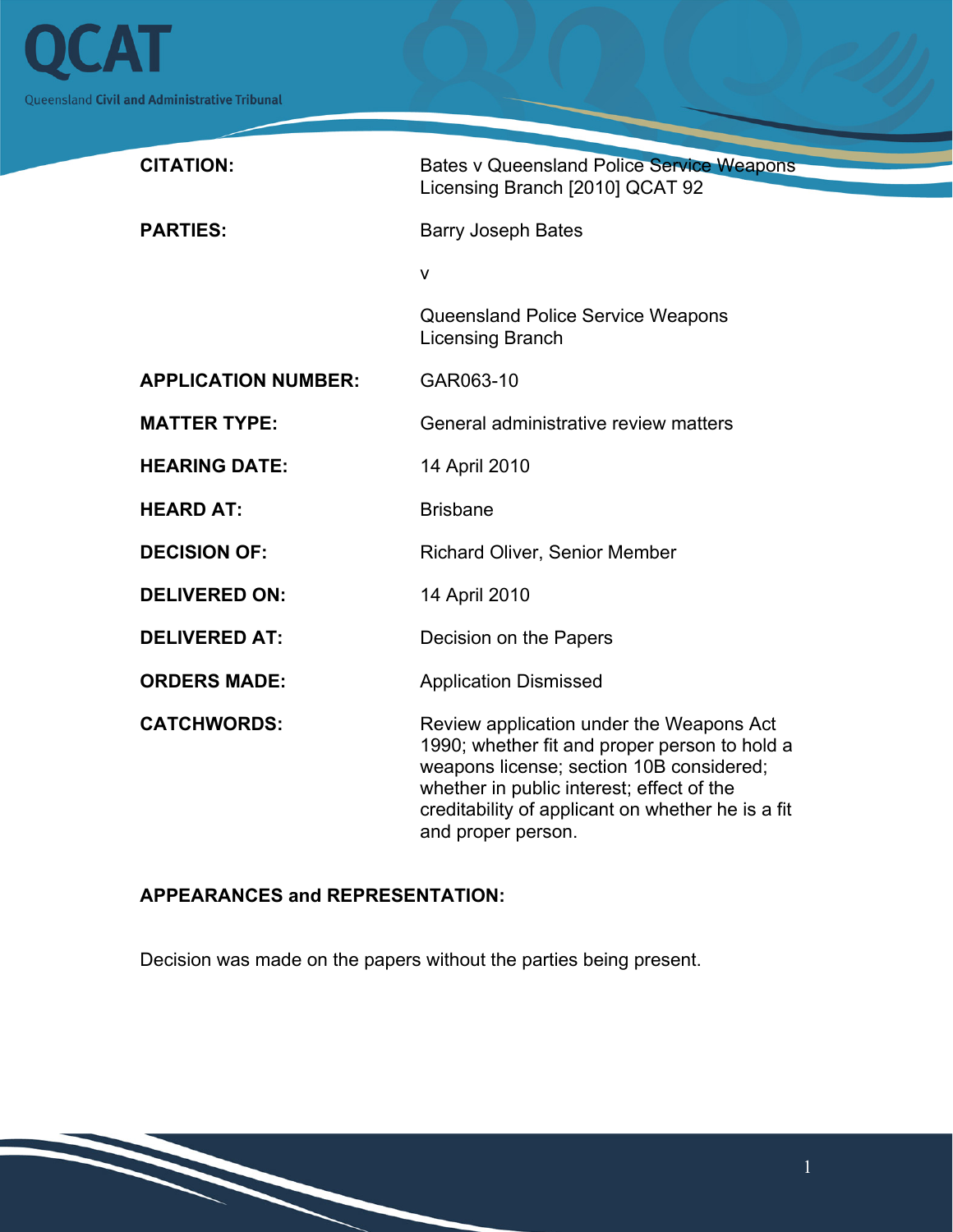

## **BACKGROUND**

- 1. On 5 February 2010 Acting Inspector Jones of the Weapons Licensing Branch issued a Revocation Notice to the applicant suspending his Firearms License No. 30005564-04.
- 2. In an affidavit sworn by Mr Jones, the basis upon which the license was revoked is as a consequence of the applicant being charged with and convicted an offence in contravention of Regulation 59 of the Weapons Regulations which provides:-

Firearms to be kept unloaded other than when being used to shoot

(1) A person who has a firearm under his or her control (whether or not another has custody of it) must ensure the firearm is unloaded, other than when it is being used to shoot.

- 3. The applicant pleaded guilty to the charge of essentially failing to keep his firearms "unloaded", even though they were not capable of being discharged when inspected, on 16 October 2009 and was convicted and fined \$250.
- 4. As a consequence of the revocation, the applicant has filed in the Tribunal an application seeking a review of that decision. The application was filed on 18 February 2010.
- 5. Pending the hearing of the Review Application the applicant has also filed an application seeking a stay of the Revocation Notice pending the hearing of the substantive application.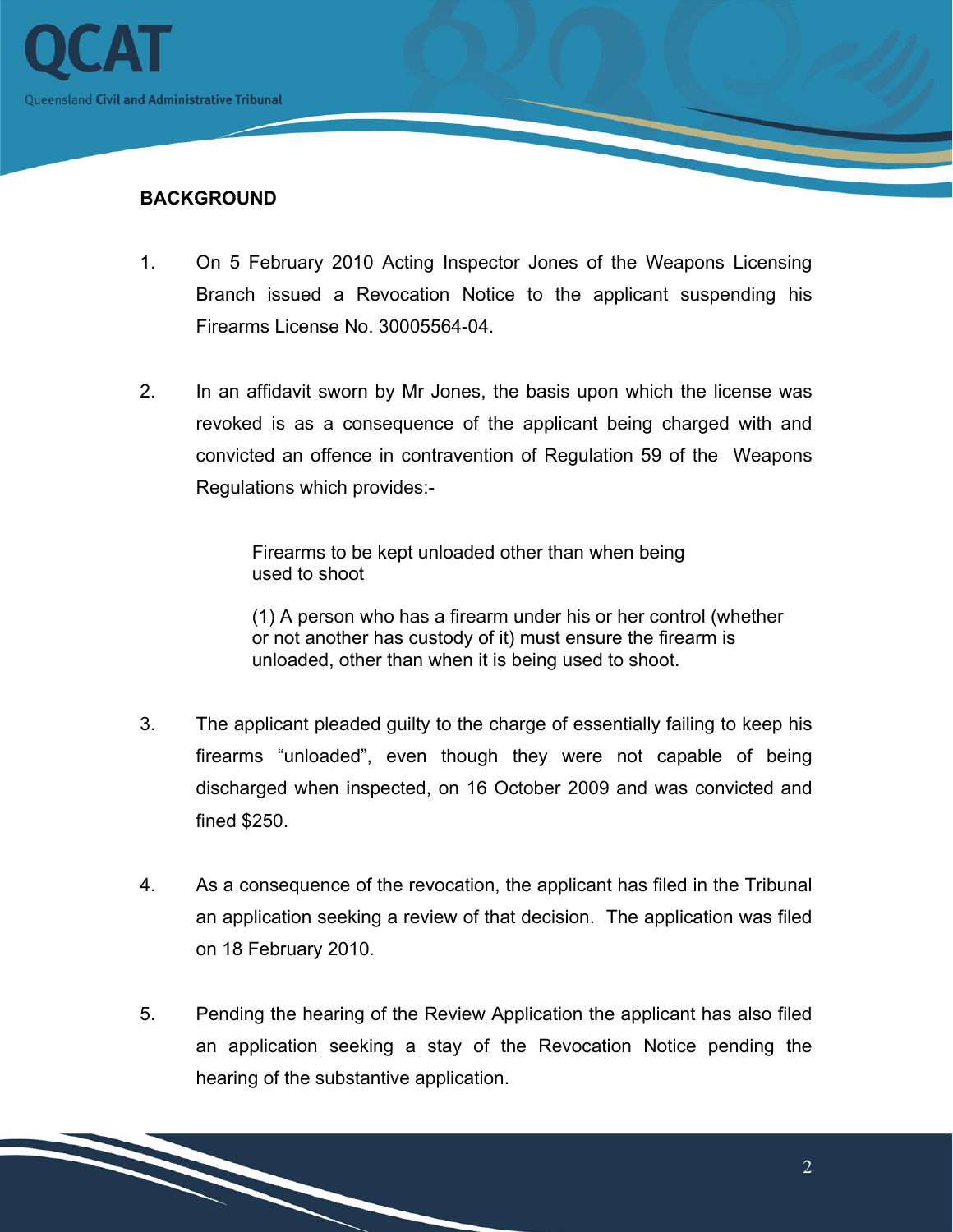

6. An application for stay is made pursuant to s. 22(4) of the *Queensland Civil & Administrative Tribunal Act ("the Act")* which provides that:-

*"The Tribunal may make an order staying the operation of a reviewable decision if it considers it is desirable having regard to the following:-*

- *(a) The interests of any person whose interests may be affected by the making of the order or the order not being made;*
- *(b) Any submission made to the Tribunal by the decision-maker for the reviewable decision;*
- *(c) The public interest."*

## **RESPONDENT DECISION**

- 7. Acting Inspector Jones has set out in his affidavit, the matters he took into account when making his decision and in particular, the public interests and the interests of the community at large, having regard to the scope and purpose of the legislation applicable to the possession of firearms.
- 8. More importantly, he made his decision on the fact of the conviction and the application of section 10B of the Weapons Act which provides that for the revocation of a licence, a person is not a fit and proper person to hold a licence if:

"*the person has been convicted of, …….any of the following offences- (iii) an offence involving the use, carriage, discharge or possession of a weapon:*